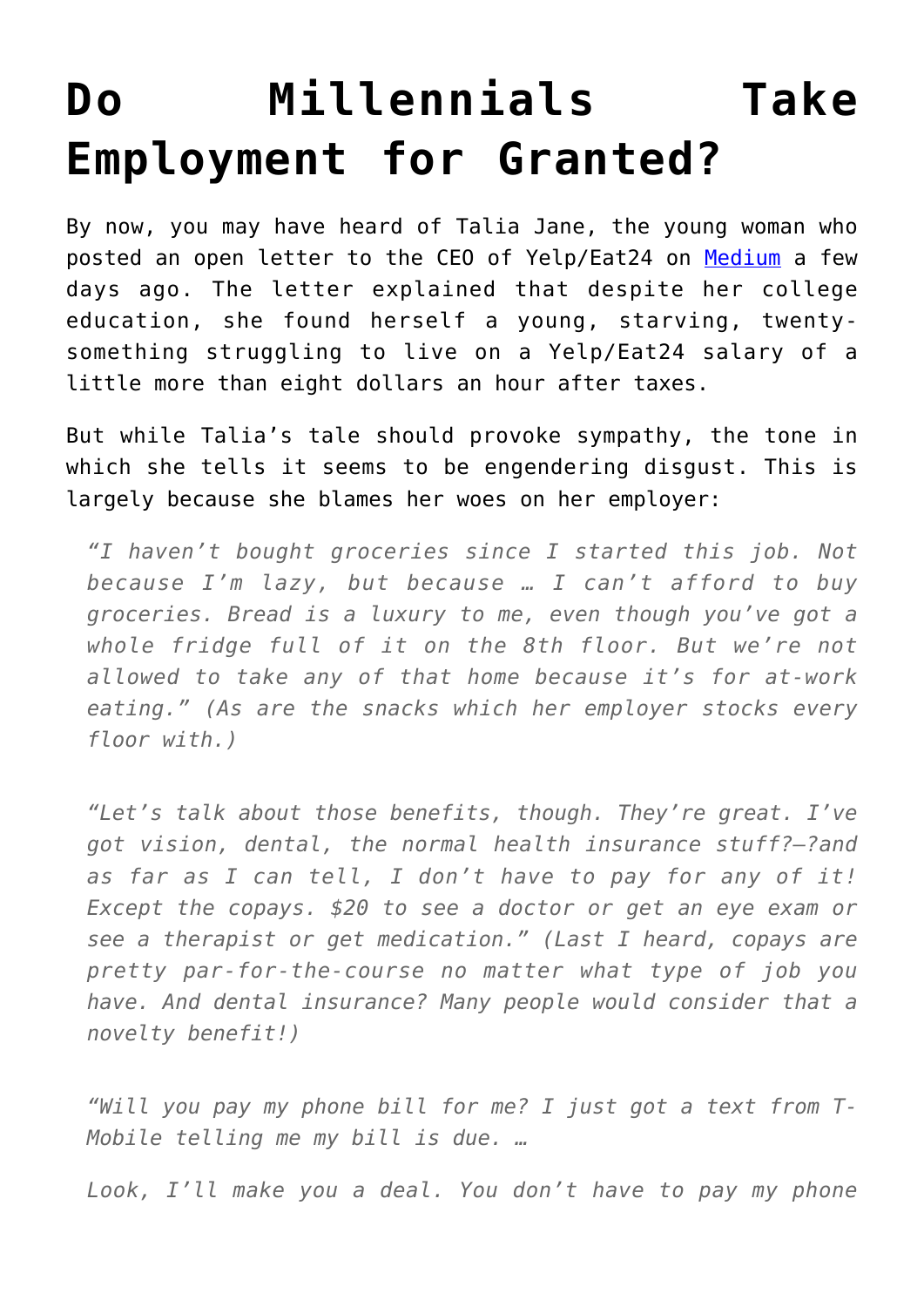*bill. I'll just disconnect my phone. And I'll disconnect my home internet, too, even though it's the only way I can do work for my freelance gig that I haven't been able to do since I moved here because I'm constantly too stressed to focus on anything but going to sleep as soon as I'm not at work."*

And thus it goes. In spite of the many clear benefits which her employer provides (snacks, insurance, patient feedback, and a concerned supervisor) Talia Jane can only see how she has been wronged by her employer.

Undoubtedly, that wrong only increased when her employer [fired](http://www.theblaze.com/stories/2016/02/22/millennial-complains-to-yelp-ceo-about-her-salary-in-online-post-heres-what-happens-just-hours-later/) [her](http://www.theblaze.com/stories/2016/02/22/millennial-complains-to-yelp-ceo-about-her-salary-in-online-post-heres-what-happens-just-hours-later/) shortly after the letter was posted. Her employer insisted that the letter was not the reason she was fired, and given Talia's attitude and [admittance](https://medium.com/@taliajane) that she is "better at thinking about things than actually doing them," it certainly seems that her employer may have had more than enough reasons for wanting to remove her.

In the last decade, the millennial generation has come of age, gone to college, and entered the workforce. Yet as Talia's story seems to suggest, many millennials have not outgrown the idea that they are entitled to an easy, care-free lifestyle.

Is it time that Americans of all ages begin recognizing that the good life doesn't come to a person without a lot of blood, sweat, and tears?

*"Any man who says the world owes him a living is dishonest. The same God that made you and me made this earth. And He planned it so that it would yield every single thing that the people on it need. But He was careful to plan it so that it would only yield up its wealth in exchange for the labor of man. Any man who tries to share in that wealth without contributing the work of his brain or his hands is dishonest." – Ralph Moody, [Little Britches: Father and I Were](http://www.amazon.com/gp/product/0803281781/ref=as_li_qf_sp_asin_il_tl?ie=UTF8&camp=1789&creative=9325&creativeASIN=0803281781&linkCode=as2&tag=intelltakeo0d-20&linkId=FCWOBQFUZT2PRV7H) [Ranchers](http://www.amazon.com/gp/product/0803281781/ref=as_li_qf_sp_asin_il_tl?ie=UTF8&camp=1789&creative=9325&creativeASIN=0803281781&linkCode=as2&tag=intelltakeo0d-20&linkId=FCWOBQFUZT2PRV7H)*